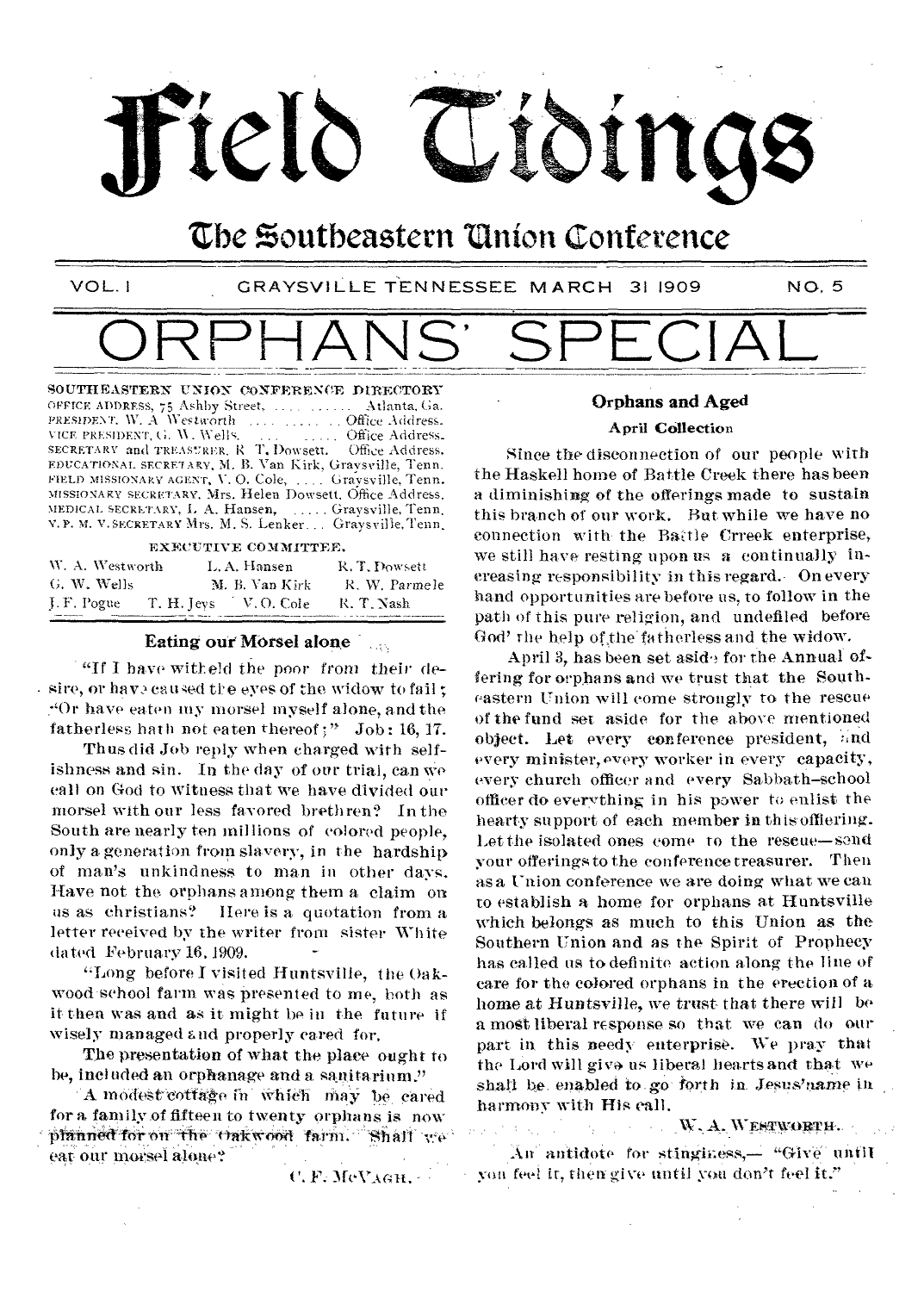#### A Gospel for the poor

The poverty of the people to whom we are sent is not to prevent us from working for them. Christ came to this earth to walk and work among the poor and suffering. They received the greatest share of His attention. And to-day, in the person of His children He visits the poor and -needy, relieving woe and alleviating suffering.

Take away suffering and need, and we should have no way of understanding the mercy and love of God, no way of knowing the compassionate, sympathetic heavenly Father. Never does the gospel put on an aspect of greater loveliness than when it is brought to the most needy and destitute regions: Then it is that its light shines forth with the clearest radiance and the greatest power. Truth from the word of God enters the hovel of the peasant; rays from the Son of Righteousness light up the rude cottage of the poor, bringing gladness to the sick and suffering. Angels of God are there, and the simple faith shown makes the crust of bread and the cup of water a, banquet. The sin-pardoning Savior welcomes the poor,and ignorant, and gives them 10 eat of Abe bread that comes down from heaven. They drink of the water of life. Those who have been loathed and abandoned are thru faith and pardon raised to the dignity of sons and daughters of .God. Lifted above the world, they sit in heaven-  $\frac{1}{2}$ .  $\frac{1}{2}$  and  $\frac{1}{2}$  in Christ. They may have no earthly .treasure, but they have found the pearl of great )rice.. *.111-s.. E. G. White.*  **K** and the **Constitution** 

#### The Needs of The Colored People

The conditions surrounding our colored Sabbath-keepers are such that there will ever be a much larger percentage of orphan children among them\_ needing homes, than among the families of our white people.

Among our colored people there are very few families in a position to take the orphans into their homes and give them the care and education that they need.

In our colored churches there is not financial ability to raise funds for the support of the orphans in their midst.

Therefore, there is, and probably always will be, a great need for a home for the orphans among our colored people.

During the council of conference presidents and other leading wookers in the Southeastern, the Southern, and the Southwestern Union Conferences, held in. Nashville last January, the

matter of building this orphans' home and opening up the work and providing for its regular maintenance, was freely discussed, and a board of managers was appointed. Recentiy this board of managers has met in council at Huntsville, and discussed questions of location, size and character of the building, and methods of operating tne institution; and they have requested the Huntsville school board to act for them in the matter of erecting the building.

It is agreed that the most suitable place for this orphanage is on the Oakwood school farm. Some of the advantages to be gained by locating it there, are as follows:

The Oakwood farm supplies provision to the school home at very moderate rates, and it would be a benefit to the orphans' home to be supplied with the products at the same low prices.

The normal department of the Oakwood scheol has teachers in training. To give them prac ice, the cools of the school have been thrown open for the attendance of colored children in the neighborhood. The children of the orphanage could be taught in the same way, at very little expense.

The young women at .the school who are in training for service as nurses and teachers, could do a large part of the work at the orpl arage, under the direction of the orphanage matron, and the physician at the sanitarium who is training the young women to be wise and skilful nurses. This will give the children the best of care, and provide the students in training for nurses, an excellent opportunity to learn how to wisely care for children.

The young men in the school who have done most of the work in the • building of the studyhall and the boys' dormitory and other buildings on the school farm, under the direction of Brethren Holladay, Leitzman, and Foster, would be pleased to have the work of building the orphanage.

#### The Maintenance Fund

Those who have had to do with institutional work, know very well that the erection of the building is but one of the principal parts of the work ; and that the organization and management of the work, and the securing of funds for its regular maintenance, are, the most serious problems.

During the Nashville meeting, a proposition was made that we ask all our conferences in the united states to give swanty-five percent., of their orphanage collection of April 3, 1909, for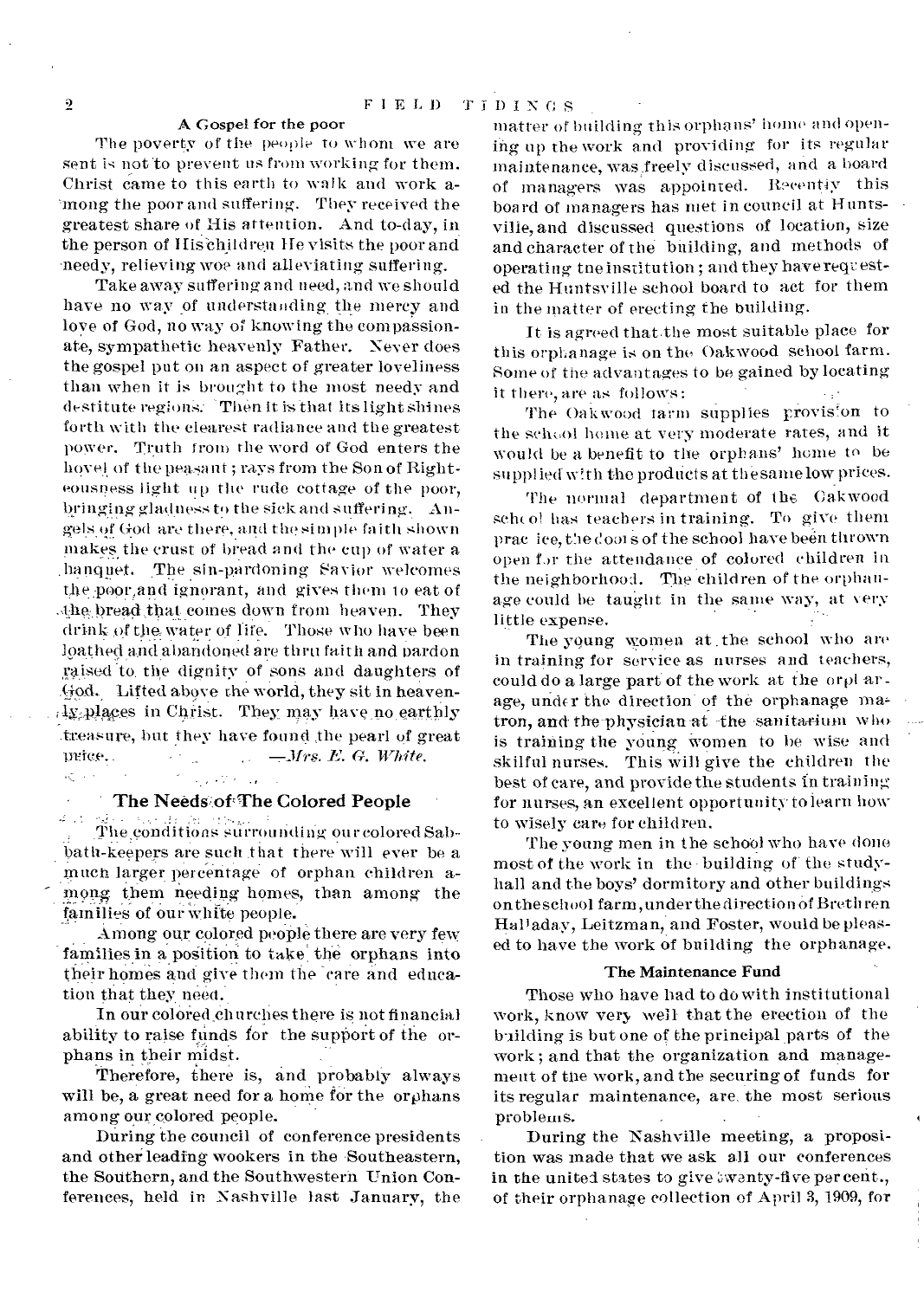the support. of, the the orphanage for-colored children at Huntsville. This proposition was submitted for consideration of the General Conference Committeemen in Washington, and has been heartily approved . It has also been considered by several of our Union Conference presidents who have spoken heartily in its favor. And when presented to tie California Conference in session, February 8,  $1999$ , the following action was taken :

and the company of the

"WHEREAS, The orphanage for colored children is greatly needed, and funds for the erection of a building to the amount of twelve hundred dollars, have been gathered ; therefore,— •

REsonvED,That we assist in the raising of a, fund for the maintenance of the orphans, and for furnishing the buildings, bya gift. from this Conference of one-half of the orphanage fund on nand, and one-quarter of our next orphanage collection."

W. C. WHITE.

#### S. E. Union notes

The work in Atlanta is showing much progress. We are very busy with two enterprises: the Union conference headquarter's office is assuming shape rapidly and betokens a very acceptable sot of offices and 'accommodations for some of the Union conference employes.

Situated on the vacant lot to the rear of the Sanitarium building it is easy of access to our church and people generally and as it is within one-half block *of* the street cars, it is .very convenient to the center of the city.

At the recent session of the. Southern Publishing Association, it was decided, after a very strong and decided request from the members of the S. E. Union Conf. committee, to establish a branch office of the Publishing House here in Atlanta. This will place our canvassers and people generally in touch with a depository where books and all the supplies used by, canvassers, churches, and individuals can be had without having to send far away to the main office, and thus we shall be able to supply the needs of the field without long waits. This branch office is being provided for in the new conference office building and we expect that we. shall be ready for it by the first of next month. To this end we are energetically striving.

The other enterprise which is interesting us here at headquarters is the establishment of a colored sanitarium in conneciton with the church

#### TIDIN6S.

and school which has been established.

 $\mathcal{L}^{(1,2)}$ 

This building is going up very rapidly and we expect that we shall.have it in operation before very long. We are stepping out by faith with this enterprise, walking on the promises of the Lord and believingthat when He calls us to the establishment of schools for the colored, and sanitariums in our cities to help this race, that He will furnish the neceessary meansto do the work. We trust that there will be a response on the part of many of our brethren and sisters to tnis call for help for this enterprise.

Small amomits which any may feel led of the 'Lord to send for this colored sanitarium will be thankfully received. Send to Brother Dowsett, the Union Conference treasurer.

The dedication af the colored church and school at Atlanta was a season, of. rejoicing to this second S.  $D. A.$  church. For so long a time have they been struggling against great odds.and striving to carry on tae work of the Third Angel's Message, that now with a suitable place of worship, said by several who have seen many of our colored churches in the South, to be the best proposition of its kind south of the Mason and Dixon's line, we expect to see this enlarge and souls be led to the Master.

March I, the - writer left Atlanta for a trip to Florida, to attend an important session of the Florida conference committee.

Words of cheer from many parts of the Union come to us to show that the Master is leading the way before us and souls are being led to the light of the truth for this time.

We thank the Lord for all His blessings to us and admonish God's psople to unite in constant 'prayer and steady effort to make this year, 1909, the banner year for the work in this destitute Southland.

#### W. A. WESTWORTH

• C. E. Sutton of Aiken S. C. reports that many' of- the' poor are hungry for the troth and where they are too poor to buy our books, he will supply them, with the Gospel Sentinel, When makinghis delivery:

"Objectionable traits of character, whether hereditary or cultivated, should be taken up separately, and compared with the great rule of righteousness; and in the light reflected from the word of God, they should be firmly resisted and overcome, through the strength of Christ."  $-Mrs$ , E. G., White in C. E.,

2